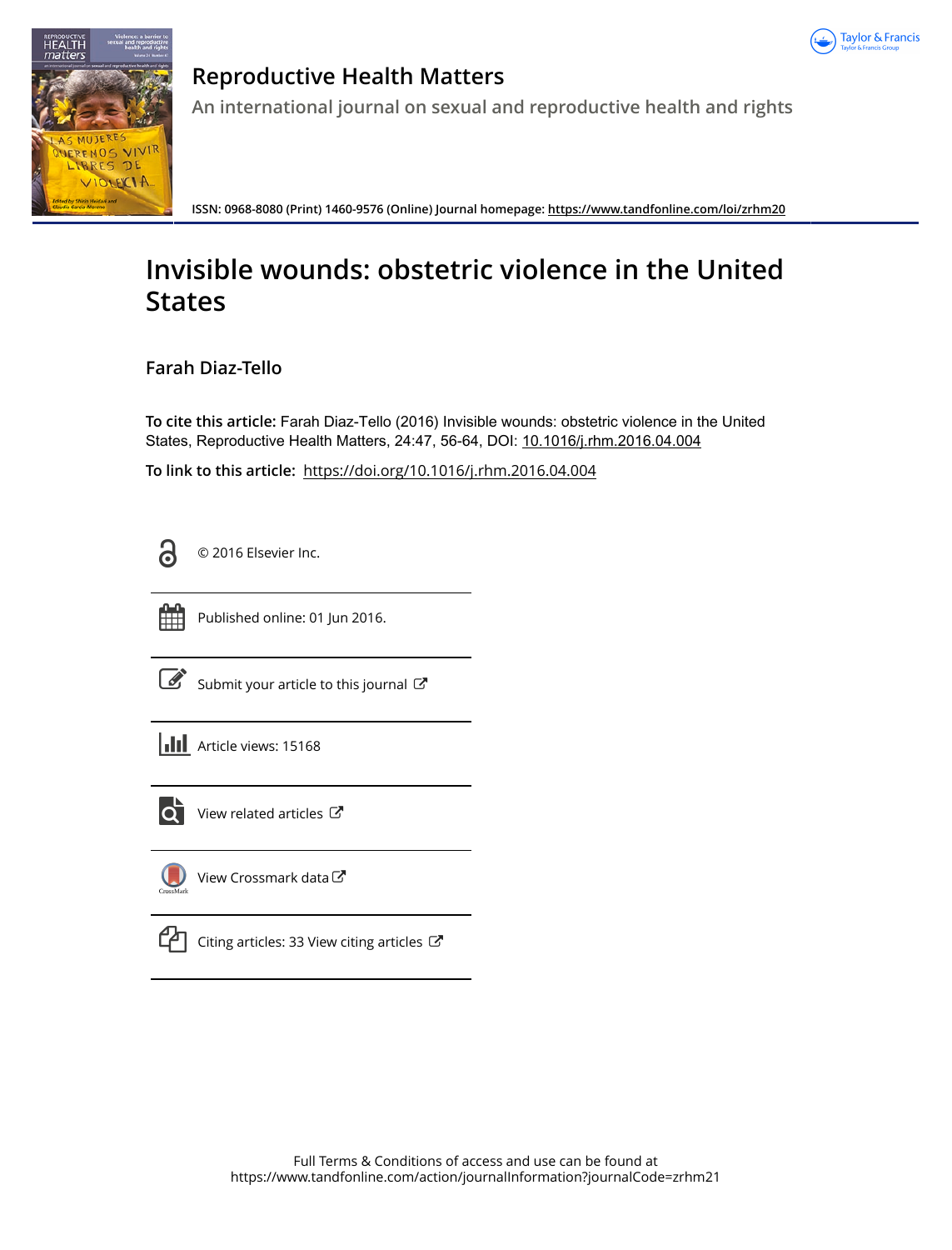**HEALTH** matter

## Invisible wounds: obstetric violence in the United States

## Farah Diaz-Tello, J.D.

Senior Staff Attorney, National Advocates for Pregnant Women, New York, NY, USA. Correspondence: fdt@advocatesforpregnantwomen.org

Abstract: In recent years, there has been growing public attention to a problem many US health institutions and providers disclaim: bullying and coercion of pregnant women during birth by health care personnel, known as obstetric violence. Through a series of real case studies, this article provides a legal practitioner's perspective on a systemic problem of institutionalized gender-based violence with only individual tort litigation as an avenue for redress, and even that largely out of reach for women. It provides an overview of the limitations of the civil justice system in addressing obstetric violence, and compares alternatives from Latin American jurisdictions. Finally, the article posits policy solutions for the legal system and health care systems. © 2016 Reproductive Health Matters. Published by Elsevier B.V. This is an open access article under the CC BY-NC-ND license (http://creativecommons.org/licenses/by-nc-nd/4.0/).

Keywords: obstetric violence, disrespect and abuse in childbirth, mistreatment in childbirth, respectful maternity care, United States

#### **Introduction**

In June 2014, a Florida obstetrician, Dr. Sarah Digiorgi, declared to a television news interviewer that there is no such thing as a forced caesarean surgery.<sup>1</sup> Asked to comment on an incident unfolding at a nearby hospital, she told media, "If that woman says, 'No way, I refuse to have a C-section,' then you cannot take that person to the operating room."

Despite Digiorgi's insistence that no such thing was possible, this was the exact threat being levelled against Jennifer Goodall, a mother of three who hoped to deliver her fourth child vaginally after three caesareans. In her thirty-seventh week of pregnancy, Goodall had received a letter from her obstetrician's office. The letter, signed by the hospital's chief financial officer, advised her that the hospital planned to take the following actions:

"1. We will contact the Department of Children and Family Services about your refusal to undergo a Cesarean section and other care and treatment recommended by your physicians and the high risks your refusals have on your life and health, as well as the life and health of your unborn child.

2. We will begin a process for an Expedited Judicial Intervention Concerning Medical Treatment Procedures. This is a proceeding for expedited judicial intervention concerning medical treatment procedures relating to the delivery of your child.

3. If you present to our hospital in labor, and your physician deems it clinically necessary, a Cesarean

section will be performed with or without your consent."

The letter claimed that the hospital's ethics committee had authorized these threats and included a curious assessment of Goodall's rights:

"While we recognize that you have the right to consent to a Cesarean section, you have elected to refuse this procedure despite the advice of your treating physicians. This decision places both you and your unborn child at risk for death or serious injury. We will act in the best interests of you, your family, and your unborn child."

Seemingly, Goodall had a right to consent to the surgery, but not a right to refuse it. And for its part, the institution asserted a right to act in Goodall's best interest (as defined by the hospital) as well as that of her foetus and her family, even over her objection. Finally, having threatened her custody of her children by invoking child protective authorities, her right to due process of law, and her bodily integrity, the hospital urged her to "trust your physicians and our staff to do the right thing for you, your unborn child, and family."

What, then, of Digiorgi's assurance that there is no such thing as a forced caesarean? How is it reconciled with the hospital's claim – that it was justified in performing surgery "with or without" Goodall's consent? In fact, each is only half-right, and the truth is multi-layered: there is such a thing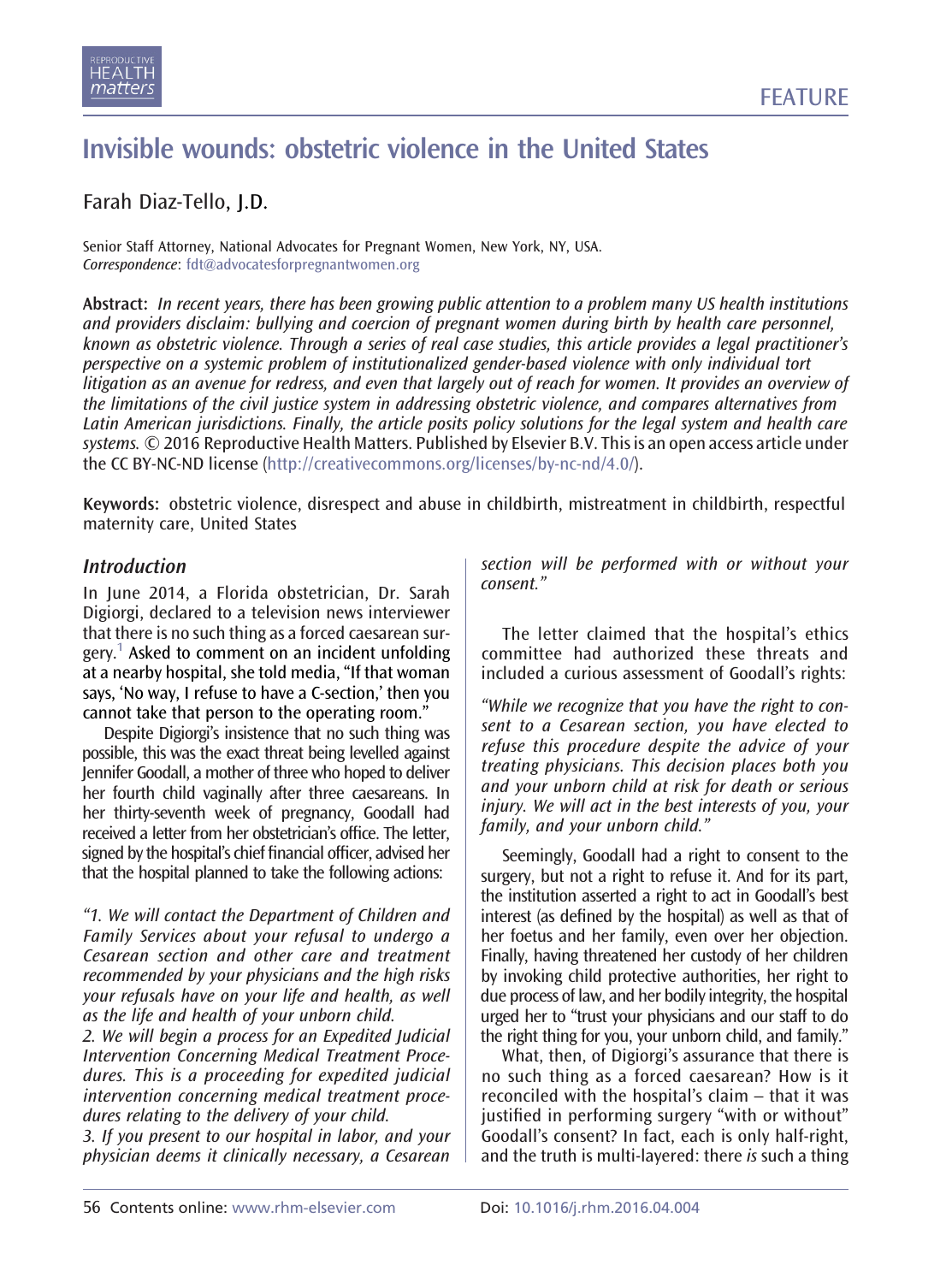as a forced caesarean, it is illegal, and it is seldom redressed by courts. Most importantly, forced surgery is only the most egregious indicator in a larger underlying pattern of disrespect and abuse toward pregnant and birthing women by health care providers and medical institutions.

Any forced surgery is a violent act. But forced caesarean surgery, that takes place in a setting where women hold less power than doctors, in a society where women's capacity for pregnancy has been historically used to sanction their exclusion from full citizenship, is more than a simple battery. It is a form of gender-based violence, increasingly recognized around the world as obstetric violence. Most importantly, as the case studies in this article bear out, this obstetric violence is an infringement of women's human rights to non-discrimination, liberty and security of the person, reproductive health and autonomy, and freedom from cruel, inhuman, and degrading treatment. Such an attack on women's human dignity requires a more robust state response than access to civil courts – a remedy that itself remains elusive.

This article takes the important step of acknowledging that the problem of obstetric violence exists in the United States – a proposition that, as Digiorgi's statement demonstrates, is not yet fully recognized. It begins with a discussion of several case studies from recent years (which are a key form of data to a precedent-based, or "common law", legal system such as that of the United States), which illustrate the nature of the problem. It then provides an overview of legal recognition in US courts, exposing the limitations of tort litigation as an avenue for addressing a systemic problem and providing a comparison to avenues of legal redress from other jurisdictions. Finally, it recommends some potential solutions to more fully address the root causes of obstetric violence.

### Recent case studies

What follows is only a small sample of the numerous cases of obstetric violence, representing various levels of threat and actual violence, that have been documented or pursued by National Advocates for Pregnant Women and other maternity care advocacy organizations within the past several years.<sup>\*</sup> It is difficult to get a sense of how prevalent the problem is from case reports alone; however, the

existing US research suggests that women experience significant pressure and loss of autonomy in maternity care. Roth et al<sup>2</sup> surveyed birth workers (including doulas, childbirth educators, and labour and delivery nurses) and found that more than half had witnessed a physician engage in a procedure explicitly against a woman's will, and nearly twothirds had witnessed providers "occasionally" or "often" engage in procedures without giving a woman a choice or time to consider the procedure. The Listening to Mothers III survey by Declerca et al<sup>[3](#page-8-0)</sup> found that as many as a quarter of new mothers who had induced labours or caesarean deliveries felt pressure to do so, and 63% of women who had a primary caesarean identified their doctor as the "decision maker". † During the #BreaktheSilence social media campaign led by consumer advocate group Improving Birth, hundreds of women shared their experiences of bullying, coercion, and even unconsented procedures such as episiotomies and vaginal examinations during birth.<sup>[4](#page-8-0)</sup>

While the incidents captured in legal and media reports are few in number compared to the approximately 4,000,000 births that take place in the US each year, their significance to the individuals who experienced the violation, and to the health systems in which they occur, is profound. And in a common law jurisdiction like the US, even a single story has the power to shape the law.

#### Unconsented surgery

Rinat Dray is an Orthodox Jewish woman from the Crown Heights area of Brooklyn, New York.<sup>[5,6](#page-8-0)</sup> In her religion, children are a blessing, and families welcome as many as possible. She delivered her first two children by caesarean surgery. The surgeries had been emotionally difficult for her and she had postoperative pain for many months; she also knew that having more surgeries would lead to greater risk to her health and fertility.<sup>[7](#page-8-0)</sup> Dray was therefore highly motivated to have a vaginal birth after caesarean (VBAC) for her third delivery.

When she became pregnant in 2010, she researched medical recommendations, including the American College of Obstetricians and Gynecologists' (ACOG) 2010 Practice Bulletin on VBAC. $8$ which says that VBAC after two surgeries can be a safe option for some women. Dray made use of

<sup>\*</sup>Individual cases have been shared with permission.

<sup>&</sup>lt;sup>†</sup>That said, 83% of women in the same survey reported positive regard (either "good" or "excellent") for the US maternity care system.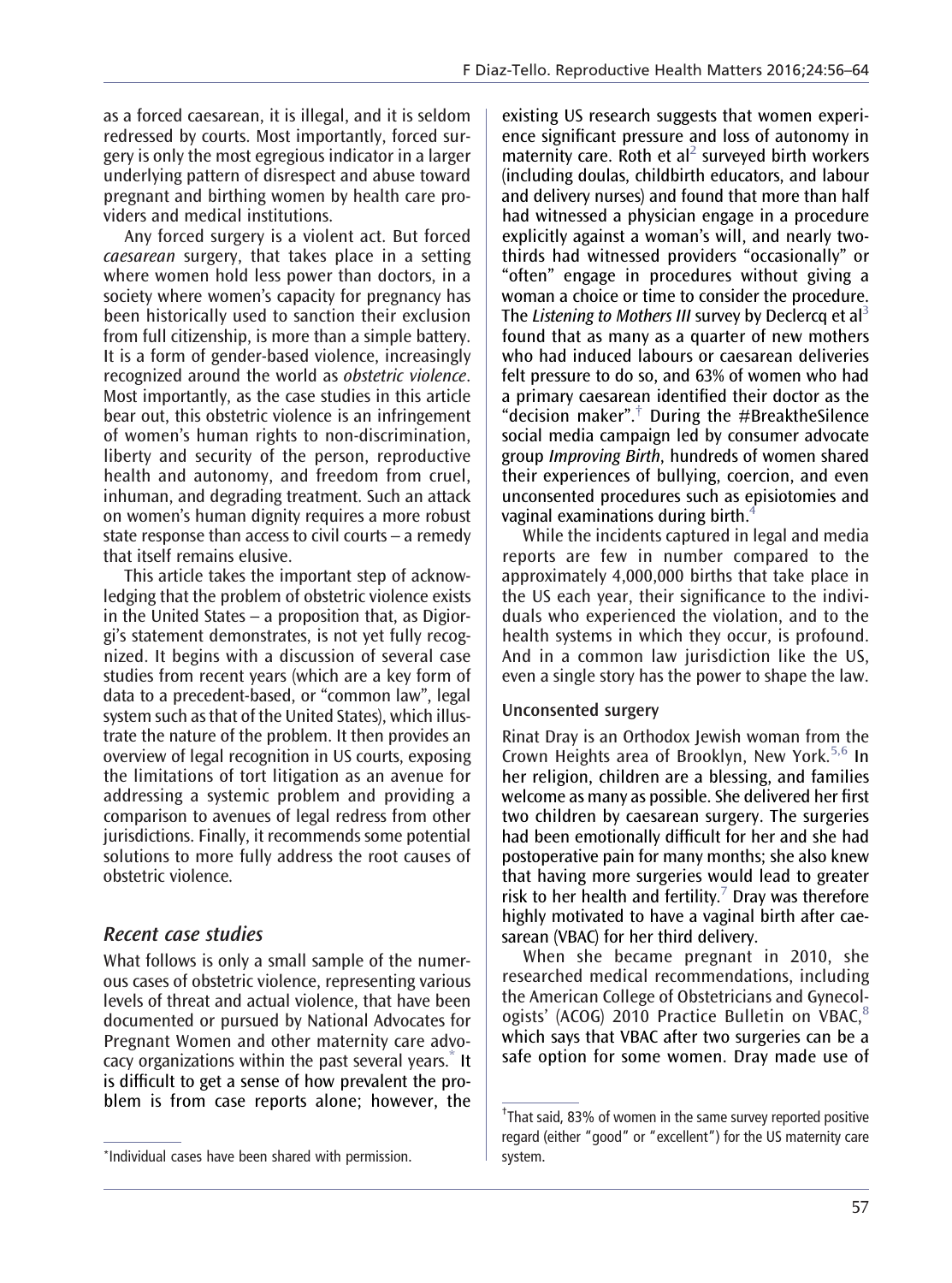the resources available in New York City (including consumer advocacy and support groups, doula care, and a state-wide Maternity Information  $Act^9$  $Act^9$ that requires all hospitals to disclose their caesarean and VBAC rates) to find a practice where she was most likely to achieve a VBAC. $\stackrel{+}{\ }$  She settled on a hospital in Staten Island, which would require her to travel a significant distance over a notoriously high-traffic bridge while in labour, because it boasts one of the lowest caesarean rates and highest rate of VBAC success in the city's dozens of hospitals with maternity services.

When she arrived at the hospital in labour, the doctor present was not the one who had supported her planned VBAC throughout her pregnancy.<sup>[6](#page-8-0)</sup> This doctor urged her toward a caesarean, telling her "You had two before, why not have another one?" As the hours passed and her labour progressed slowly, the doctor became increasingly insistent that she have surgery, but offered no clinical justification for the urgency. She considered going back home to labour, but was told that if she left she should not come back, and that she could not transfer care to another facility because "nobody would take you". When she asked for more time to labour, the doctor told her that he would get a court order against her to force surgery, and that the state would take her baby because she would not agree to surgery. According to legal documents filed by Dray, the doctor told her, "My license is more important than you."

The obstetrician brought in a maternal-foetal medicine specialist who also urged Dray to have surgery, but neither physician cited an emergency to warrant it. Unknown to Dray, the physicians had consulted several times about getting a court order to force her into surgery. And although these events transpired over the course of a Monday morning and afternoon when courts were open, no court order was sought. Instead, the surgery was approved by hospital counsel, with the record by the specialist noting "the patient has capacity [to make her own medical decisions]. I have decided to override her refusal to have a c-section."

As she was wheeled to surgery, Dray begged not to be operated on. The doctor just told her, "Don't speak". Dray was seriously injured during the surgery, suffering a bladder transection that causes her pain

and urinary issues to this day. She filed suit against the physicians and hospital, and her case is currently pending appeal, the trial court having rejected her argument and that of amici curiae (friend of the court) interveners that pregnant patients have a right to refuse any unwanted medical care on equal footing with other patients. $6$ 

#### Threats of arrest

At one week past her due date with her fifth child, Lisa Epsteen went to her ob/gyn clinic for an ultrasound.[10](#page-8-0) Having undergone four previous caesareans, the Tampa Bay, Florida mother was excited to have found a physician who would support her in attempting a trial of labour for the fifth birth. As her due date passed, however, Epsteen readied herself for the possibility of a repeat surgery, even agreeing to schedule the surgery because of health factors including gestational diabetes and the foetus's unfavourable position.

The physicians who saw her on the day of her ultrasound found the results concerning and advised that she report to the hospital for surgery. Epsteen did not have anyone to take care of her two-yearold and had the family's single vehicle with her, so she opted to wait to have the surgery a few days later as planned. The following morning, she woke to find an email from her obstetrician instructing her to report for immediate surgery, adding

"I would hate to move to the most extreme option, which is having law enforcement pick you up at your home and bring you in, but you are leaving the providers of [the hospital] no choice."

Fearful that she was going to be arrested, separated from her children, and forced into unwanted surgery, Epsteen went into hiding. She contacted National Advocates for Pregnant Women, which consulted with the hospital's attorneys. Hospital counsel eventually agreed that the threats were legally unjustifiable, and Epsteen gave birth to a healthy baby on the previously agreed-upon date with no legal action taken. $<sup>1</sup>$ </sup>

#### Threats of child apprehension

In June 2010, Michelle Mitchell presented in active labour to a hospital in Augusta County, Virginia.<sup>[12](#page-8-0)</sup> Mitchell had recently left the obstetrical practice where she had been a patient because of pressure to have an induction of labour due to a suspected large baby. Although an induction or caesarean had been recommended, she was never told that

<sup>‡</sup> These resources are, of course, predicated on language and health literacy, access to information, and in the case of doula care, significant financial means.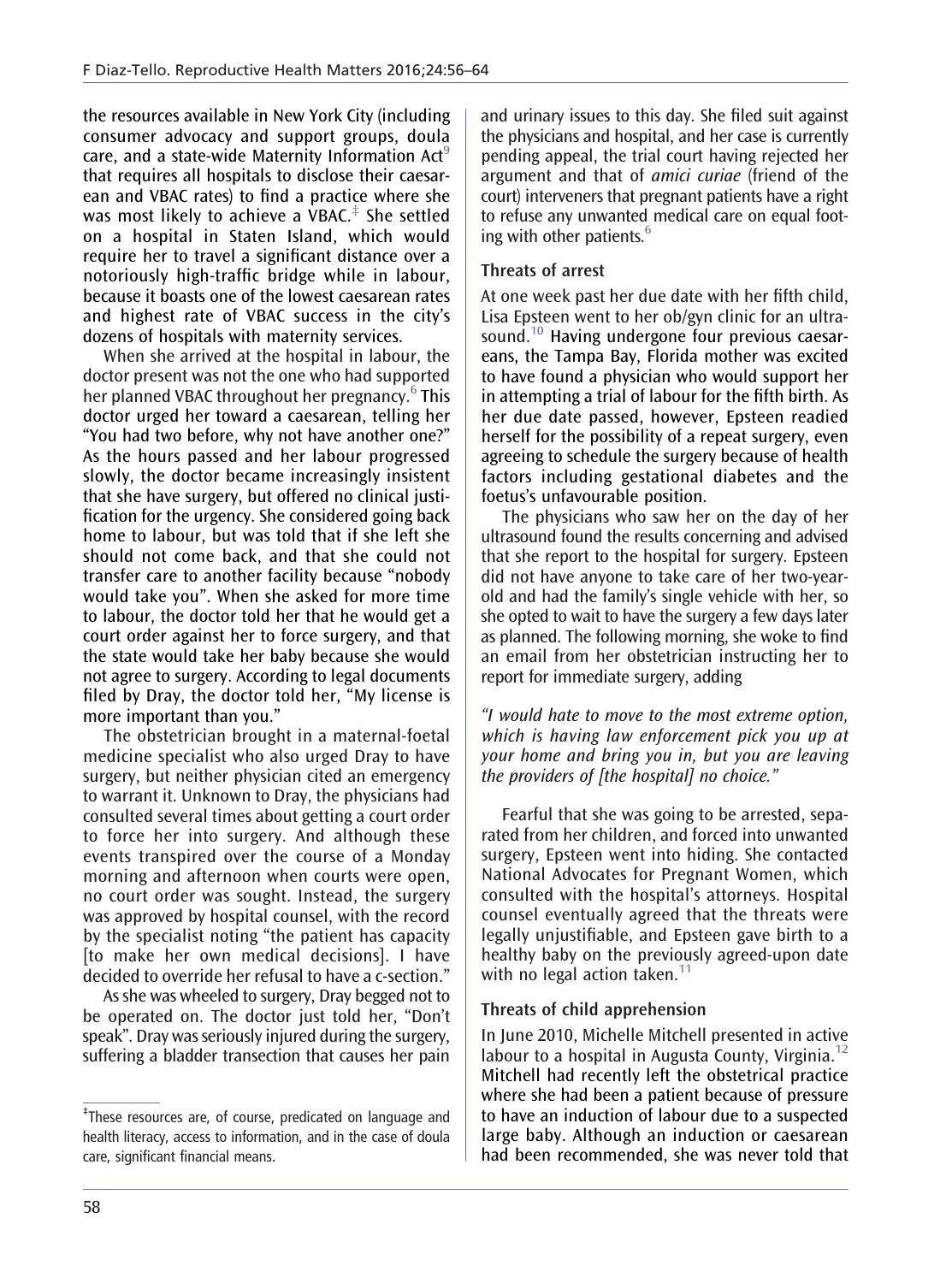a vaginal birth was not an option. Wishing to have an unmedicated vaginal delivery, Mitchell took childbirth classes, joined groups advocating natural birth, and hired a doula who is a certified professional midwife.

When Mitchell arrived at the hospital, the physician on call recommended that she deliver via caesarean surgery, based on her medical records. Mitchell declined, signing a form acknowledging that she was acting against medical advice and waiving liability. However, according to legal documents, the physician became more and more insistent, shouting and swearing at Mitchell and her doula and eventually threatening that he would get a magistrate to issue a court order to force her into surgery and call child protective authorities to have her baby taken away. $13$  Faced with the threat of forced surgery and loss of her infant, Mitchell rescinded her informed refusal and underwent surgery against her will. Despite her eventual acquiescence to the surgery, the hospital called child protective authorities, accusing Mitchell of being unfit to care for her child because of the conflict that arose from her decision to deliver vaginally. As a result, the hospital denied Mitchell immediate access to her newborn and refused to release the infant to her care, and she had to undergo three months of intrusive interviews and home observations by child welfare authorities before the investigation was dismissed as baseless.

Mitchell later filed suit for battery, alleging the consent for the surgery was obtained under duress and was therefore invalid. Her case survived numerous motions over more than four years of litigation. But when it finally went to trial, it took the jury less than 20 minutes to return a verdict in favour of the physician.<sup>1</sup> One witness to the proceedings, a nurse who had worked with the defendant, told media that she felt the defendant "made the best choice for [Mitchell] and her baby." Mitchell has since filed an appeal, which will  $-$  in the best case – lead to a retrial in the same jurisdiction.

The nurse's comment illuminates the jury's likely reasoning, and one of the major shortcomings of tort litigation as a tool for ending obstetric violence. Namely, juries are susceptible to the very biases that lead to obstetric violence in the first place. Despite the best efforts of attorneys and advocates in these cases, there is a persistent belief that physicians, instead of pregnant women, are the ones vested with the decision-making authority, thereby justifying threat and coercion.

## Profound injuries and piecemeal justice

All of the women described above suffered extreme incursions into their personal and reproductive autonomy and sense of security. They left the experience of birth feeling betrayed and frightened in addition to the physical challenge of giving birth (whether vaginally or surgically). Many of them experienced trauma that required therapy or changed the course of their reproductive lives. This is consistent with research by Ballard and others<sup>15</sup> suggesting that even in high-resource settings, childbirth can be "an excruciating and terrifying experience." Beck et al<sup>16</sup> have found that degrading treatment and loss of dignity and control during birth can contribute to birth trauma and even postpartum post-traumatic stress disorder.

But despite the gravity of the injuries suffered, justice is elusive for many American women who experience obstetric violence. According to the common law of tort in most jurisdictions, anyone subjected to unconsented touching may sue for battery, even if that touching is for medical pur-poses.<sup>[17](#page-8-0)</sup> No law abridges this right for pregnant women. Even so, having a theoretical cause of action is not justice, and many women who have endured serious mistreatment find themselves barred from the courthouse door.

The first hurdle is even finding an attorney who will take their case. Funding a legal defence is extraordinarily expensive and beyond the means of most women. And as Abrams<sup>[18](#page-8-0)</sup> explains, absent an injury to the baby or an extraordinary injury to the mother (beyond an unwanted or even unconsented medical invasion), the monetary value ascribed to harm to women during birth is low – or non-existent in the case of psychic injury – providing little incentive for attorneys from taking cases on a contingent fee basis. This may be so even when the violation is clear, as was the case for Kimberly Turbin, a California mother who captured an unconsented episiotomy on video and still had to consult nearly 80 attorneys and crowdsource a pro se legal defence fund to file on her own before finding an attorney who would pursue the case. $19$ 

Even women who manage to find an attorney may find that their case is time-barred or subject to unpredictable statutes of limitations. For instance, Rinat Dray struggled to find an attorney who would pursue her extraordinarily well-documented case of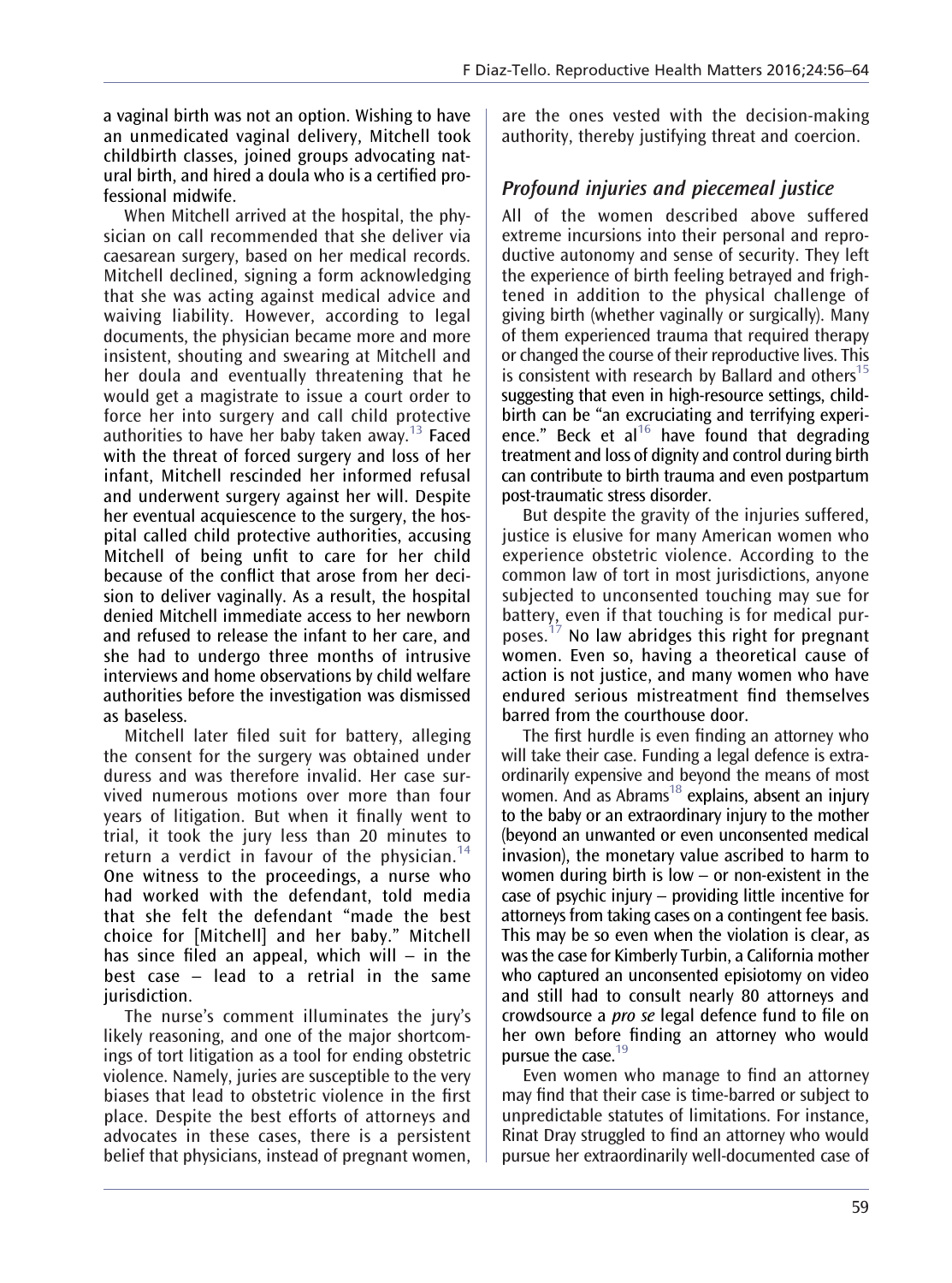unconsented surgery and only managed to find an attorney after the one-year statute of limitations for battery had expired. She was therefore left litigating the case as a malpractice and negligence suit, and the court has dismissed some of her claims on the basis that they amount to battery rather than malpractice. Other women have been told the opposite – that their allegations of abusive and unconsented interventions are malpractice instead of battery. The one predictable factor is that the correct cause of action usually seems to be the one that is timebarred, foreclosing litigation as an option.

## Systemic failures with politicized roots

The most troubling aspect of leaving the adjudication of obstetric violence to the civil justice system is that it treats the matter as either a medical error or an interpersonal conflict similar to a fistfight on a street corner.§ The problem is significantly more complicated. One aspect is the perceived liability risk for harm to a foetus. This perception of risk, while usually significantly overestimated, leads practitioners to pressure or coerce women out of fear of malpractice liability, $18$  and institutions to implement policies that restrict women's choices about delivery. $21$  This, when combined with the low value ascribed to injury or failure of informed consent for the pregnant woman, results in perverse incentives. These are evident in the fact that the threats against Goodall were authored by the hospital's chief financial officer, and Dray's forced surgery was approved by the hospital's risk management counsel. But the perverse incentives are not the entire picture – obstetric violence is more than the aggregation of individual cost-benefit analyses. Rather, the lack of monetary value ascribed to birthing women's dignity is a symptom of pernicious beliefs about women's autonomy that have an independent, direct effect on interactions between providers and patients.

Oberman<sup>22</sup> theorizes that the overmastering of a birthing woman's will is a breach of a fiduciary duty, (given the imbalance of information and power between the physician and the patient) driven by "divided loyalties" when physicians rationalize the foetus as a "second patient". This is certainly so, but a survey conducted by Samuels et  $al<sup>23</sup>$  also points to underlying beliefs about women's reproductive autonomy as a significant factor in perpetration of obstetric violence. Samuels et al surveyed physicians and health attorneys and found that the personal value they ascribe to the foetus (i.e. anti-abortion or conservative attitudes) correlated strongly with their willingness to seek a court-ordered caesarean surgery over the protest of an unwilling patient. The authors concluded that this tension leaves women caught "in proxy wars between those who place a premium on maternal autonomy rights and those who believe that foetal interests are more compelling." In this light, use of legal process to compel compliance is revealed as a violent policing of gender norms.

Physicians who attempt to justify obstetric violence with foetal protection usurp the role of carrying out the state's interest in the protection of potential life to a degree that has never been supported by US jurisprudence. The defendants in Rinat Dray's case argued as much, saying that it was"naïve and foolish" to suggest that pregnant patients have the same rights as others "given the considerations the pregnant status invokes". [6](#page-8-0) The defendants went so far as to suggest that Dray should seek a legislative remedy rather than a litigated one; that is, they asserted that pregnancy creates ipso facto immunity for any act deemed by the medical provider to be in the best interest of a foetus. Calling her case "thought provoking" and "controversial", the defendants claimed a duty on the part of physicians to vindicate the state's interest in protection of potential life, even over the objection of a competent and unwilling patient. To do so, they cited decisions that favour pregnant women, including New York's seminal cases establishing abortion rights<sup>24</sup> and establishing a duty to provide competent medical care to a foetus later born alive.<sup>25</sup> The defendants' assertions reveal the gender discrimination underpinning obstetric violence: women are guaranteed equal protection under existing law, but health care providers, institutions, and even courts are willing to "read in" exceptions that do not exist, perpetuating a second-class status for women under the law.

As Charles<sup>[26](#page-8-0)</sup> argued in a controversial article, by enforcing coercive gender norms, bullying and court-mandated interventions share significant

<sup>§</sup> There is one known exception – Catherine Skol filed suit for gross negligence and negligent emotional distress after being abused by a physician who refused her an epidural, made her lay in an excruciating position for hours, told her to "shut up and push", when she protested, sewed an episiotomy with an inappropriately large needle, and told her that "pain was the best teacher" for her failure to notify the physician that she was coming to the hospital. She was awarded \$1.4 million by a jury, the highest Illinois verdict for negligent/intentional infliction of emotional distress in a medical malpractice case. $20$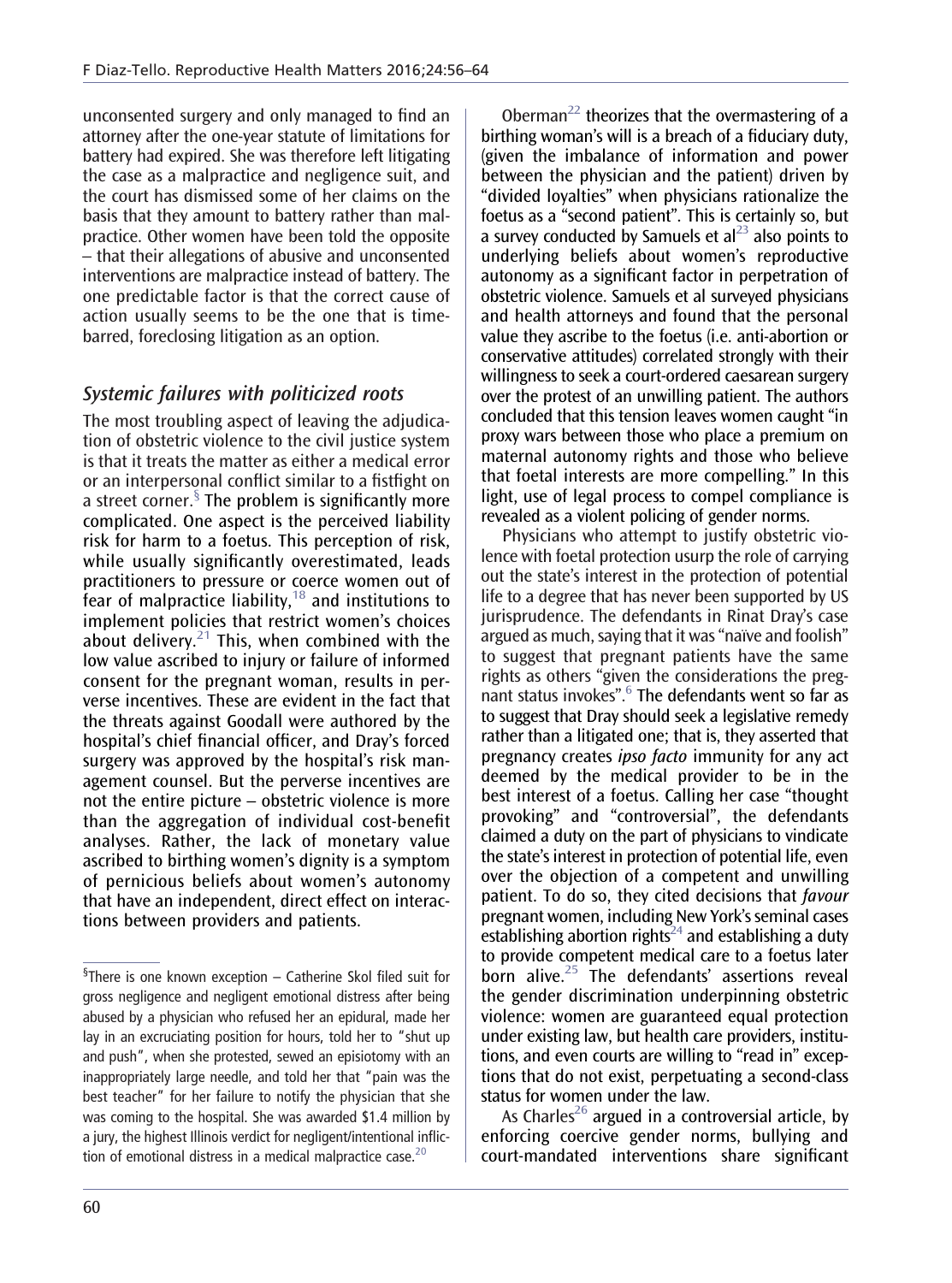features in common with domestic violence. Responses to the article were deeply divided.<sup>2</sup> but one recurring theme was the idea that the behaviours described cannot be gender-based violence because so many obstetricians are women. This misses an important understanding: an act of gender-based violence is not considered such because the perpetrator is a man, but rather because the victim is a woman. This explains research from around the world in which women were found to be abused by men *and* women in the birth setting.<sup>28</sup>

Some of this unethical behaviour is likely related to the fact that the law has failed to directly rectify the lingering controversy among practitioners as to the appropriateness of overriding the decisions of pregnant patients in all jurisdictions. The ACOG Committee on Ethics is clear and directive in its opinion that forced surgeries and litigation over medical interventions are virtually never ethically justifiable.<sup>29</sup> And in spite of some aberrations in trial courts, modern case law rejects the notion that pregnant women have any lesser entitlement to the fundamental rights to bodily autonomy than any other person under the Constitution.<sup>30–32</sup> But these rights do not always translate into remedies: extreme outliers exist both in practice and in academia. $33$ 

The extent to which these outliers are held to account for their violation of women's common law and human rights beyond the civil justice system is unknown, but is likely quite limited. The ACOG Ethics Committee opinion is not legally binding – and was in fact excluded from evidence in Michelle Mitchell's case. One physician, who was sued for threatening a New Jersey mother with child apprehension and a court-mandated caesarean until she capitulated to surgery, openly admitted in a deposition that she disagreed with the notions that informed consent is necessary and that a pregnant woman is the ultimate decision maker about her healthcare. As she explained:

"She certainly can refuse the C-section, that is not the problem. I respect patient's opinion. …[But] I have two patients. I don't have just one patient … that is why I disagree with the statement of your, of the American, whatever, ACOG, that the desire of the mother has to supersede the desire of the fetus. I disagree with that. … I have an obligation now toward the baby. I've gotta speak for the baby because that is my second patient."<sup>[34](#page-9-0)</sup>

The gender bias underpinning the use of threats and coercion to enforce medical advice is not subtle.

It is axiomatic that a person of sound mind cannot be forced to undergo a medical procedure (such as a kidney transplant). This principle applies even if the procedure would save the life of another person and even if that other person were their child. Pregnant women, however, are expected to sacrifice their health and dignity, and even potentially their lives, in the name of having a healthy baby.

## Alternatives in foreign law

The problems described throughout this article are not unique to the United States. Just last year, the World Health Organization (WHO)<sup>[35](#page-9-0)</sup> issued a statement on the prevention and elimination of disrespect and abuse during facility-based childbirth. Calling the phenomenon "an important public health and human rights issue", the WHO urged governments and development partners to research, recognize, and redress disrespectful and abusive maternity care. Moreover, the United Nations Special Rapporteur on health<sup>36</sup> and the Special Rapporteur on cruel, inhuman, and degrading treatment<sup>37</sup> have expressed concerns about mistreatment of pregnant women seeking reproductive health care as causing unnecessary suffering on the basis of gender. As Erdman notes, $38$  the growing attention to childbirth in maternal rights advocacy has created opportunities to highlight institutional injustices and social inequities, and call for broader reform.

Latin America, where many countries have relatively newer, human rights-based constitutions and bodies of law, has taken the lead in creating legal structures addressing this issue. Venezuela was one of the first jurisdictions to create a statutory right of action recognizing obstetric violence.<sup>39</sup> Specifically, it is recognized as a form of gender-based violence as a part of the Organic Law on the Right of Women to a Life Free of Violence. The law defines obstetric violence as:

"...the appropriation of the body and reproductive processes of women by health personnel, which is expressed as dehumanized treatment, an abuse of medication, and to convert the natural processes into pathological ones, bringing with it loss of autonomy and the ability to decide freely about their bodies and sexuality, negatively impacting the quality of life of women."

A number of examples are provided, including inattention to obstetric emergencies, birth in the lithotomy position, needless separation of mother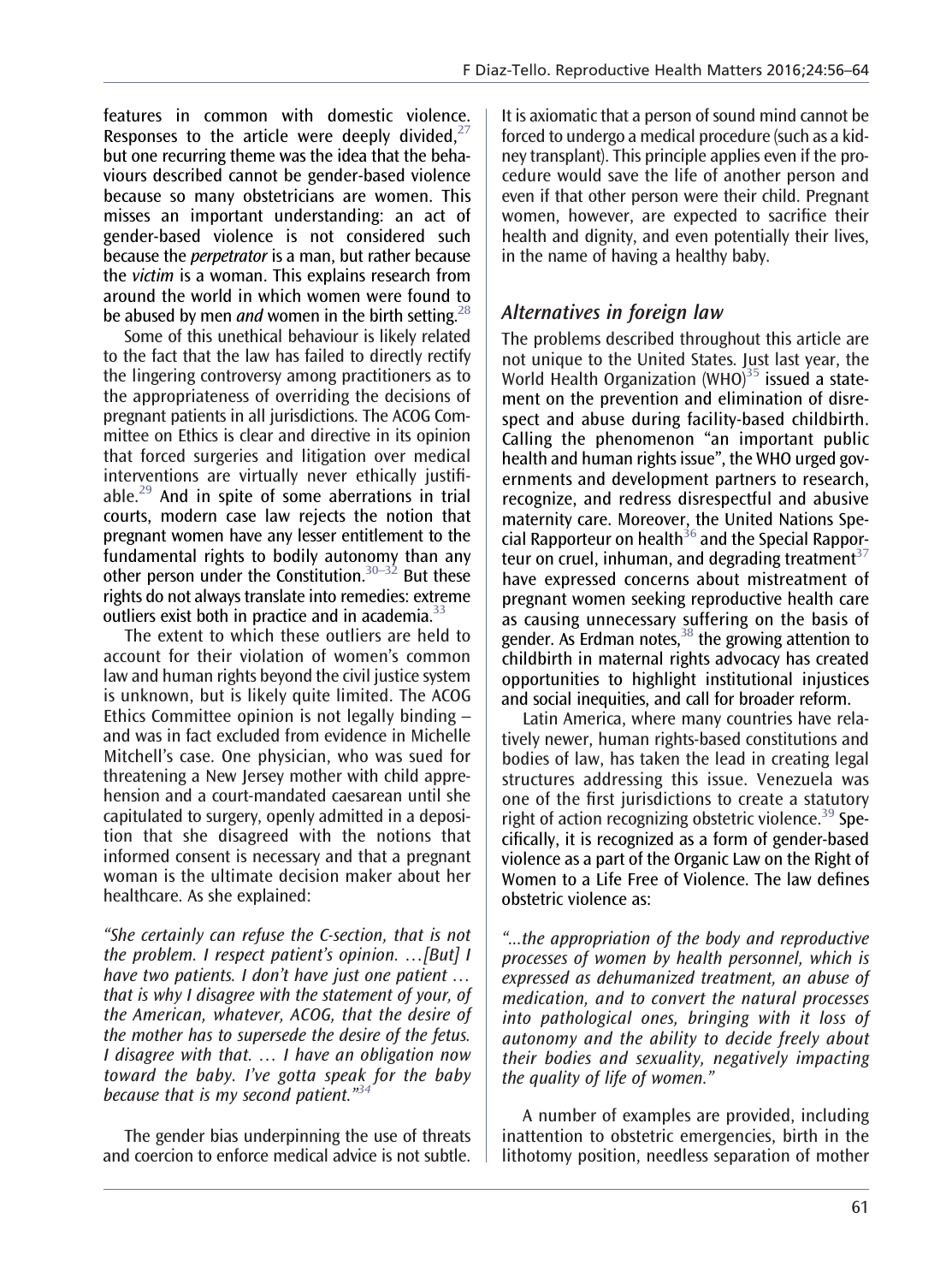and child, and augmentation of labour or caesarean delivery without consent. The penalty for commission of obstetric violence is a fine of 250 to 500 tax units – the equivalent of \$5,000 to \$10,000 – and professional disciplinary proceedings. Argentina and ten Mexican states also recognize obstetric violence as a form of violence against women; the states of Chiapas, Guerrero, and Veracruz even impose criminal penalties on offenders. These laws provide a range of remedies, including administrative complaints, specialized medical arbitration, and complaints before federal and state human rights commissions.

It is critical to recognize that implementation of these laws has been beset by challenges, and women face significant barriers to justice because of lax enforcement, lack of rights-based training among health care providers, [and](#page-9-0) failure to address infrastructural weaknesses. $40-41$  For instance, Herrera<sup>42</sup> demonstrates that, in Argentina, despite the passage of a 2004 statute guaranteeing the rights of birthing women and a 2009 statute prohibiting obstetric violence, courts adjudicating tort suits continue to rely on a malpractice analysis rather than the norms of humanized childbirth and freedom from violence. In Mexico, Grupo de Información en Reproducción Elegida (GIRE)<sup>[43](#page-9-0)</sup> has observed that authorities are reticent to criminally charge physicians, so there has never been a successful prosecution for obstetric violence. Moreover, the group points out that administrative complaints and medical arbitration focus on the acts of individual medical personnel, but not institutions as a whole.

Even so, the articulation of obstetric violence in law – specifically within the ambit of women's human rights to health, equality, and freedom from violence – shows an understanding of the causes and consequences of abuses in childbirth that far exceeds that in US jurisprudence. Notably, complaints to Mexican state-based human rights commissions have recently yielded positive results, including restitution for women and agreements by the state to improve infrastructure and disseminate maternity care standards. $43$  The work of eliminating genderbased violence in childbirth is far from complete, but legal frameworks that invoke state and institutional responsibility for ensuring respectful care in birth are promising.

## Recommendations

The primary tool at the disposal of the US patient for creating change in the health care setting is tort litigation. With respect to obstetric violence, this tool can be sharpened through legislative changes, including lengthening of statutes of limitations, delineating causes of action, and assigning punitive damages.

But even if all this came to pass, given the barriers to justice women face in a system that does not yet acknowledge obstetric violence, it is unlikely that abusive and disrespectful treatment in labour will be significantly changed by individual civil litigation in the near term. Obstetric violence is a systemic problem and therefore calls for systemic solutions. The Latin American model of inclusion of obstetric violence in bodies of law addressing gender-based violence is instructive. As research from these jurisdictions shows, imposition of penalties creates only limited change without preventative interventions to address attitudes that give rise to obstetric violence in the first place, promulgation of protocols for respectful care, and state accountability for prevention and redress for obstetric violence.

In spite of the general lack of redress for human rights violations by non-state actors in the US, federal policy regarding gender-based violence (specifically the Violence Against Women Act) provides a model for addressing the root causes of obstetric violence. Incorporation of obstetric violence into these existing frameworks would provide opportunities for funding of research and investigatory bodies, victim restitution mechanisms, and funding rights-based education on respectful maternity care and prevention of mistreatment during childbirth for both patients and providers. One such model for local, facility-based intervention is that undertaken by the White Ribbon Alliance and others worldwide.<sup>[44,45](#page-9-0)</sup> Additionally, some measure of state accountability could be instituted through development of concrete standards and benchmarks for respectful maternity care standards that can be attached to federal funding (e.g. the Maternal and Child Health Services Block Grant).

Individual tort litigation is necessary, but not sufficient, to the task of ending obstetric violence. True transformation will also require provider education and greater connection between health infrastructure and civil society advocacy to address harmful gender norms. But the first step is to surface and name a problem toward which US law has largely turned a blind eye.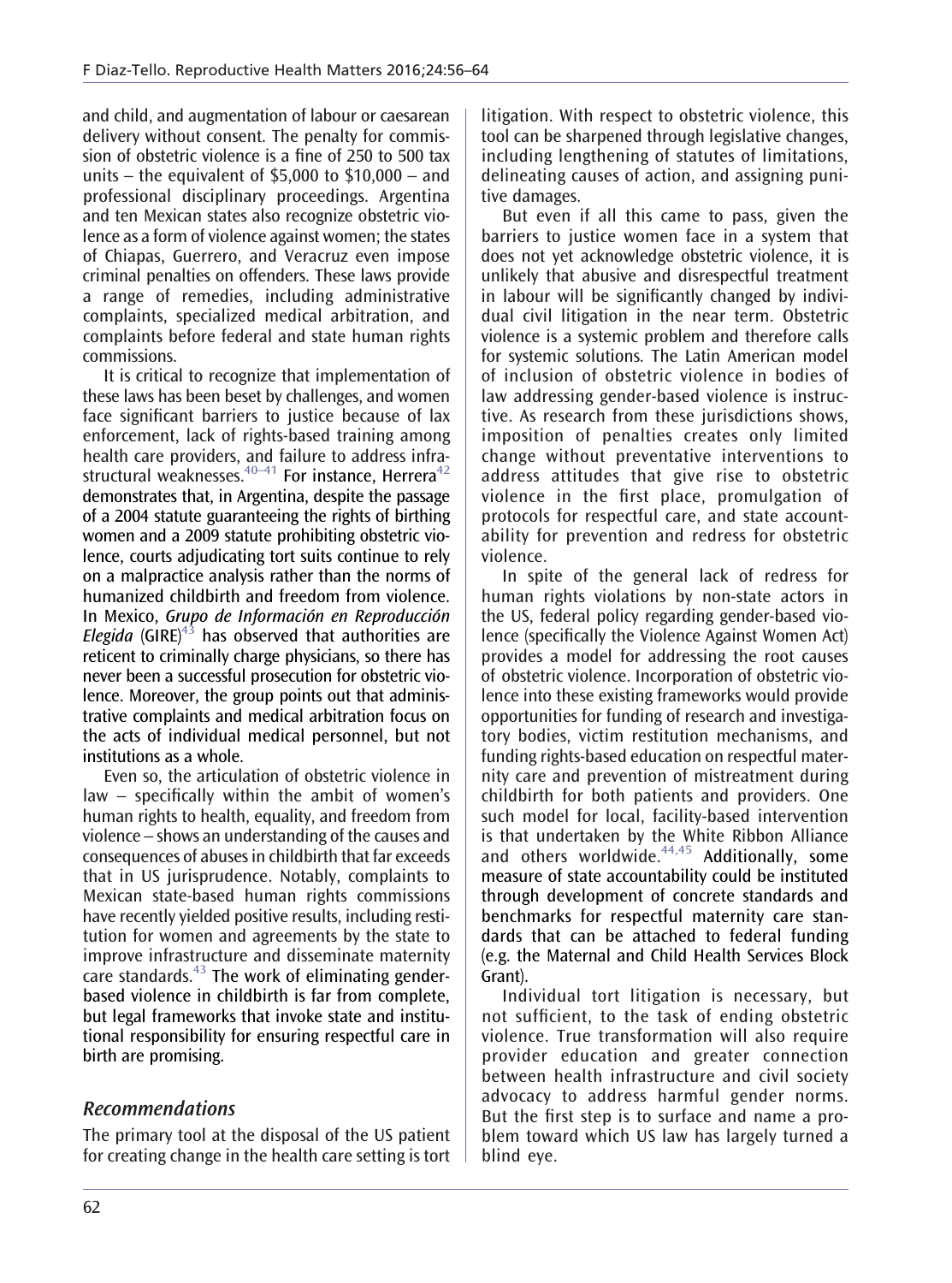#### <span id="page-8-0"></span>References

- 1. Hubbell A. Doctor: No such thing as 'forced C-section'. [Internet]. [Abc-7.com](http://Abc-7.com). 2015[cited 28 July 2014]. Available from: [http://www.abc-7.com/story/26133642/](http://www.abc-7.com/story/26133642/doctor-no-such-thing-as-forced-c-section) [doctor-no-such-thing-as-forced-c-section.](http://www.abc-7.com/story/26133642/doctor-no-such-thing-as-forced-c-section)
- 2. Roth L, Heidbreder N, Henley M, et al. Maternity support survey: a report on the cross-national survey of doulas, childbirth educators and labor and delivery nurses in the United States and Canada. [Internet]. 2014. Available from: https://maternitysurvey.fi[les.wordpress.com/2014/](https://maternitysurvey.files.wordpress.com/2014/07/mss-report-5-1-14-final.pdf) [07/mss-report-5-1-14-](https://maternitysurvey.files.wordpress.com/2014/07/mss-report-5-1-14-final.pdf)final.pdf.
- 3. Declercq E, Sakala C, Corry M, et al. Major survey findings of Listening to Mothers III: Pregnancy and Birth. The Journal of Perinatal Education, 2014;23(1):9–16.
- 4. Improving Birth. #breakthesilence | Facebook. [Internet]. 2014. Available from: [http://on.fb.me/1T0Wbo8.](http://on.fb.me/1T0Wbo8)
- 5. Hartocollis A. Mother accuses doctors of forcing a c-section and files suit. [Internet]. NY Times. 2014. Available from: [http://nyti.ms/1Rk8Dke.](http://nyti.ms/1Rk8Dke)
- 6. Dray v. Staten Island Univ. Hosp., No. 500510/2014 (N.Y. Sup. Ct. Kings County).
- 7. Nisenblat V, Barak S, Ohel G, et al. Maternal morbidity associated with multiple cesarean deliveries. American Journal of Obstetrics and Gynecology, 2005;193(6):S127.
- 8. Practice bulletin no. 115: vaginal birth after previous cesarean delivery. [Internet]. American College Obstetricians & Gynecologists, 2015. Available from: [http://www.acog.org/Resources-And-Publications/](http://www.acog.org/Resources-And-Publications/Practice-Bulletins/Committee-on-Practice-Bulletins-Obstetrics/Vaginal-Birth-After-Previous-Cesarean-Delivery) [Practice-Bulletins/Committee-on-Practice-Bulletins-](http://www.acog.org/Resources-And-Publications/Practice-Bulletins/Committee-on-Practice-Bulletins-Obstetrics/Vaginal-Birth-After-Previous-Cesarean-Delivery)[Obstetrics/Vaginal-Birth-After-Previous-Cesarean-Delivery.](http://www.acog.org/Resources-And-Publications/Practice-Bulletins/Committee-on-Practice-Bulletins-Obstetrics/Vaginal-Birth-After-Previous-Cesarean-Delivery)
- 9. NY Pub Health § 2803-j.
- 10. Stein L. USF obstetrician threatens to call police if patient doesn't report for c-section [Internet]. Tampa Bay Times. 2013. Available from: [http://www.tampabay.com/news/](http://www.tampabay.com/news/health/usf-obstetrician-threatens-to-call-police-if-patient-doesnt-report-for/2107387) [health/usf-obstetrician-threatens-to-call-police-if-patient](http://www.tampabay.com/news/health/usf-obstetrician-threatens-to-call-police-if-patient-doesnt-report-for/2107387)[doesnt-report-for/2107387](http://www.tampabay.com/news/health/usf-obstetrician-threatens-to-call-police-if-patient-doesnt-report-for/2107387).
- 11. Stein L. 11-pound baby born to mother threatened by USF obstetrician [Internet]. Tampa Bay Times. 2013. Available from: [http://www.tampabay.com/news/health/11-pound](http://www.tampabay.com/news/health/11-pound-baby-born-to-mother-threatened-by-usf-obstetrician/2107899)[baby-born-to-mother-threatened-by-usf-obstetrician/](http://www.tampabay.com/news/health/11-pound-baby-born-to-mother-threatened-by-usf-obstetrician/2107899) [2107899](http://www.tampabay.com/news/health/11-pound-baby-born-to-mother-threatened-by-usf-obstetrician/2107899).
- 12. Turk D. UPDATE: Verdict reached in mother's lawsuit that claimed c-section was coerced. [Internet]. [Whsv.com](http://Whsv.com). 2015. Available from: [http://www.whsv.com/content/](http://www.whsv.com/content/news/Mothers-Lawsuit-Says-C-Section-Was-Coerced-341274302.html) [news/Mothers-Lawsuit-Says-C-Section-Was-Coerced-](http://www.whsv.com/content/news/Mothers-Lawsuit-Says-C-Section-Was-Coerced-341274302.html)[341274302.html](http://www.whsv.com/content/news/Mothers-Lawsuit-Says-C-Section-Was-Coerced-341274302.html).
- 13. Mitchell v. Brooks, No. CL13001773-00 (Va. Cir. Ct. Augusta County).
- 14. Nbc29.com. Update: Augusta Co. jury rules in favor of doctor in c-section case. [Internet]. 2015. Available from: [http://www.nbc29.com/story/30455784/update-augusta](http://www.nbc29.com/story/30455784/update-augusta-co-jury-rules-in-favor-of-doctor-in-c-section-case)[co-jury-rules-in-favor-of-doctor-in-c-section-case.](http://www.nbc29.com/story/30455784/update-augusta-co-jury-rules-in-favor-of-doctor-in-c-section-case)
- 15. Ballard C, Stanley A, Brockington I. Post-traumatic stress disorder (PTSD) after childbirth. The British Journal of Psychiatry, 1995;166(4):525–528.
- 16. Beck C. Birth trauma. Nursing Research, 2004;53(1):28–35.
- 17. Schloendorff v. Society of N.Y. Hosp. 211 N.Y. 125 (1914). ("Every human being of adult years and sound mind has a right to determine what shall be done with his own body, and a surgeon who performs an operation without his patient's consent commits an assault for which he is liable in damages.").
- 18. Abrams J. Distorted and diminished tort claims for women. Cardozo Law Review, 2013;34:1955–1997.
- 19. Stanford K. Mom Kimberly Turbin files lawsuit against alleged forced episiotomy, sues for assault and battery. [Internet]. [Bustle.com](http://Bustle.com). 2015. Available from: [http://www.](http://www.bustle.com/articles/88868-mom-kimberly-turbin-files-lawsuit-against-alleged-forced-episiotomy-sues-for-assault-and-battery) [bustle.com/articles/88868-mom-kimberly-turbin-](http://www.bustle.com/articles/88868-mom-kimberly-turbin-files-lawsuit-against-alleged-forced-episiotomy-sues-for-assault-and-battery)files[lawsuit-against-alleged-forced-episiotomy-sues-for](http://www.bustle.com/articles/88868-mom-kimberly-turbin-files-lawsuit-against-alleged-forced-episiotomy-sues-for-assault-and-battery)[assault-and-battery](http://www.bustle.com/articles/88868-mom-kimberly-turbin-files-lawsuit-against-alleged-forced-episiotomy-sues-for-assault-and-battery).
- 21. Morris T. Cut it out: the c-section epidemic in America. New York University Press, 2013.
- 20. Illinois jury verdicts 2012-2013. In: Chicago Lawyer [Internet]. (Year in Review):28. Available from: [http://cdn.](http://cdn.coverstand.com/3287/141683/141683.1.pdf) [coverstand.com/3287/141683/141683.1.pdf](http://cdn.coverstand.com/3287/141683/141683.1.pdf).
- 22. Oberman M. Mothers and doctors' orders: unmasking the doctor's fiduciary role in maternal-fetal conflicts. Northwestern University Law Review, 2000;94(2): 451–501.
- 23. Samuels T, Minkoff H, Feldman J, et al. Obstetricians, health attorneys, and court-ordered cesarean sections. Women's Health Issues, 2007;17(2):107–114.
- 24. Byrn v. New York City Health & Hospitals Corp. 31 N.Y.2d 194 (1972).
- 25. Woods v. Lancet, 303 N.Y. 349 (1951). NY.
- 26. Charles S. Obstetricians and violence against women. The American Journal of Bioethics, 2011;11(12): 51–56.
- 27. Weitlauf J. Informed Passion: Addressing the intersection of violence against women and contemporary obstetrical practice. The American Journal of Bioethics, 2011;11(12): 67–69.
- 28. Bowser D, Hill K. Exploring evidence for disrespect and abuse in facility-based childbirth: report of a landscape analysis. [Internet]. Washington, DC: USAID, 2010. Available from: [http://www.tractionproject.org/sites/default/](http://www.tractionproject.org/sites/default/files/Respectful_Care_at_Birth_9-20-101_Final.pdf) fi[les/Respectful\\_Care\\_at\\_Birth\\_9-20-101\\_Final.pdf.](http://www.tractionproject.org/sites/default/files/Respectful_Care_at_Birth_9-20-101_Final.pdf)
- 29. ACOG American College of Obstetricians & Gynecologists, Committee on Ethics. Committee Opinion #321: Maternal decision making, ethics, and the law. Obstetrics & Gynecology, 2005;106(5, Part 1):1127– 1137.
- 30. In re A.C., 573 A.2d 1235 (D.C. Ct. App. 1990).